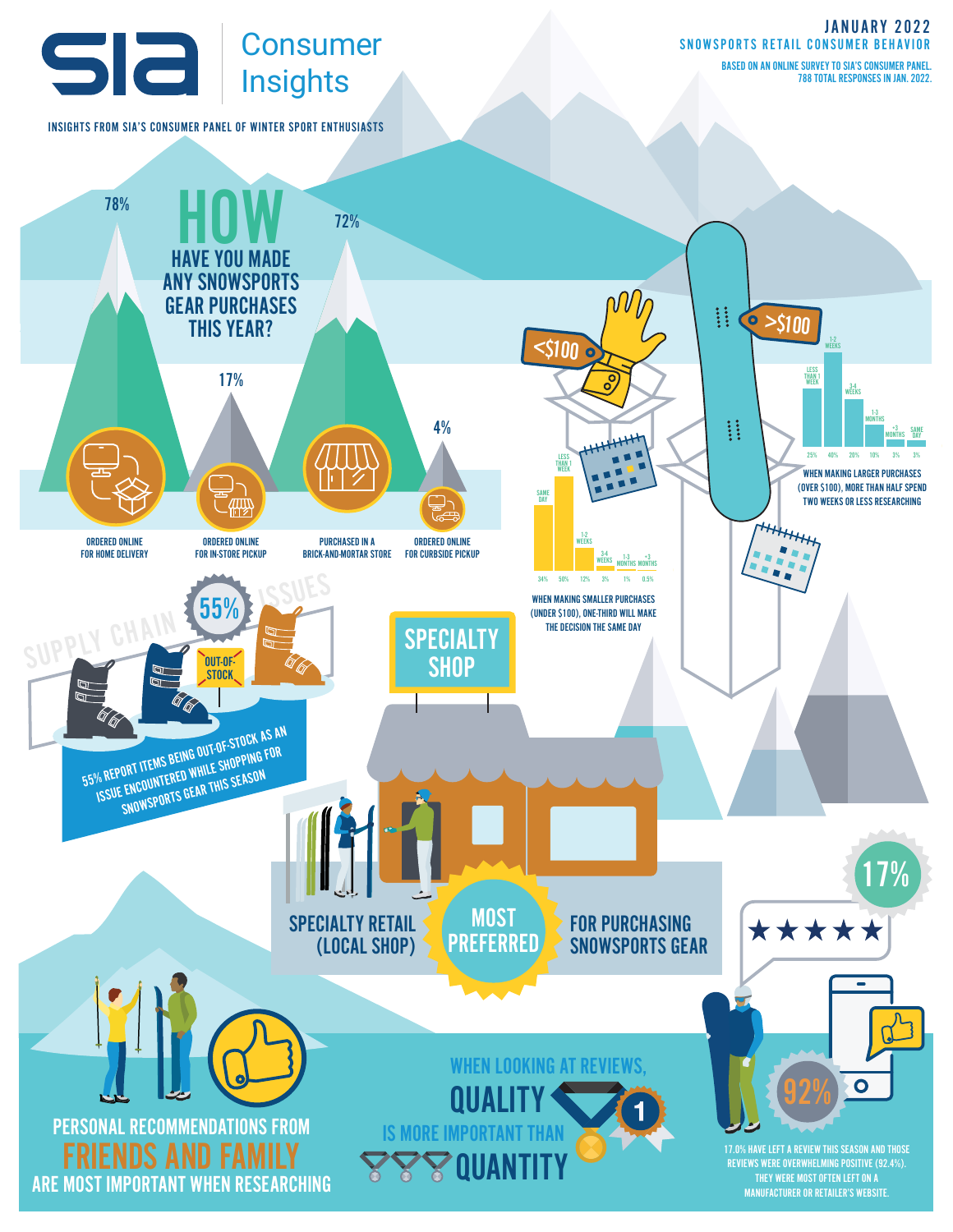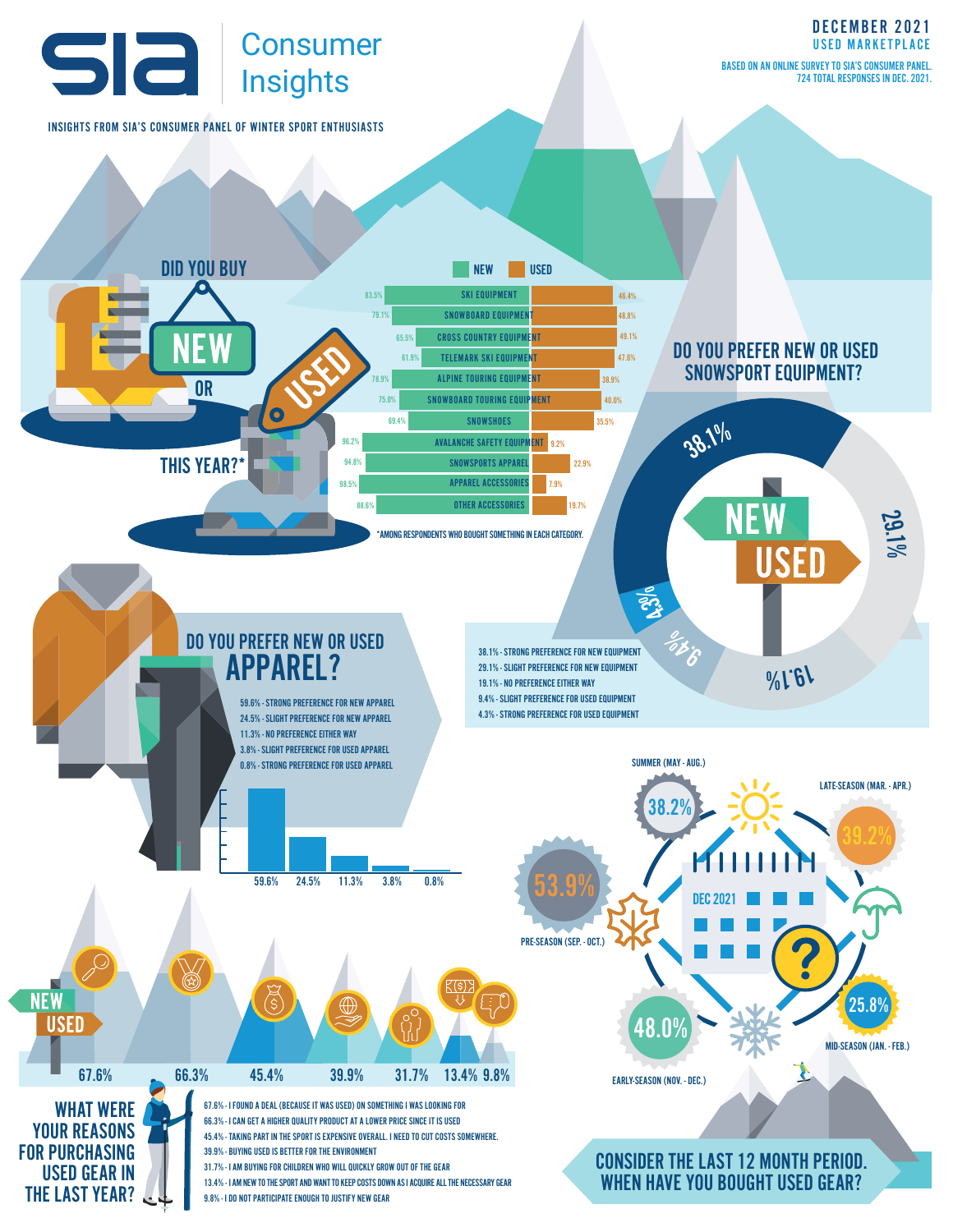

WHERE ARE YOU MOST LIKELY TO SHOP OR HAVE ALREADY SHOPPED FOR SNOWSPORTS GEAR THIS HOLIDAY SEASON?

DURING THE HOLIDAYS, WHAT TYPES OF SNOWSPORTS GEAR DO YOU PLAN ON BUYING FOR OTHERS?